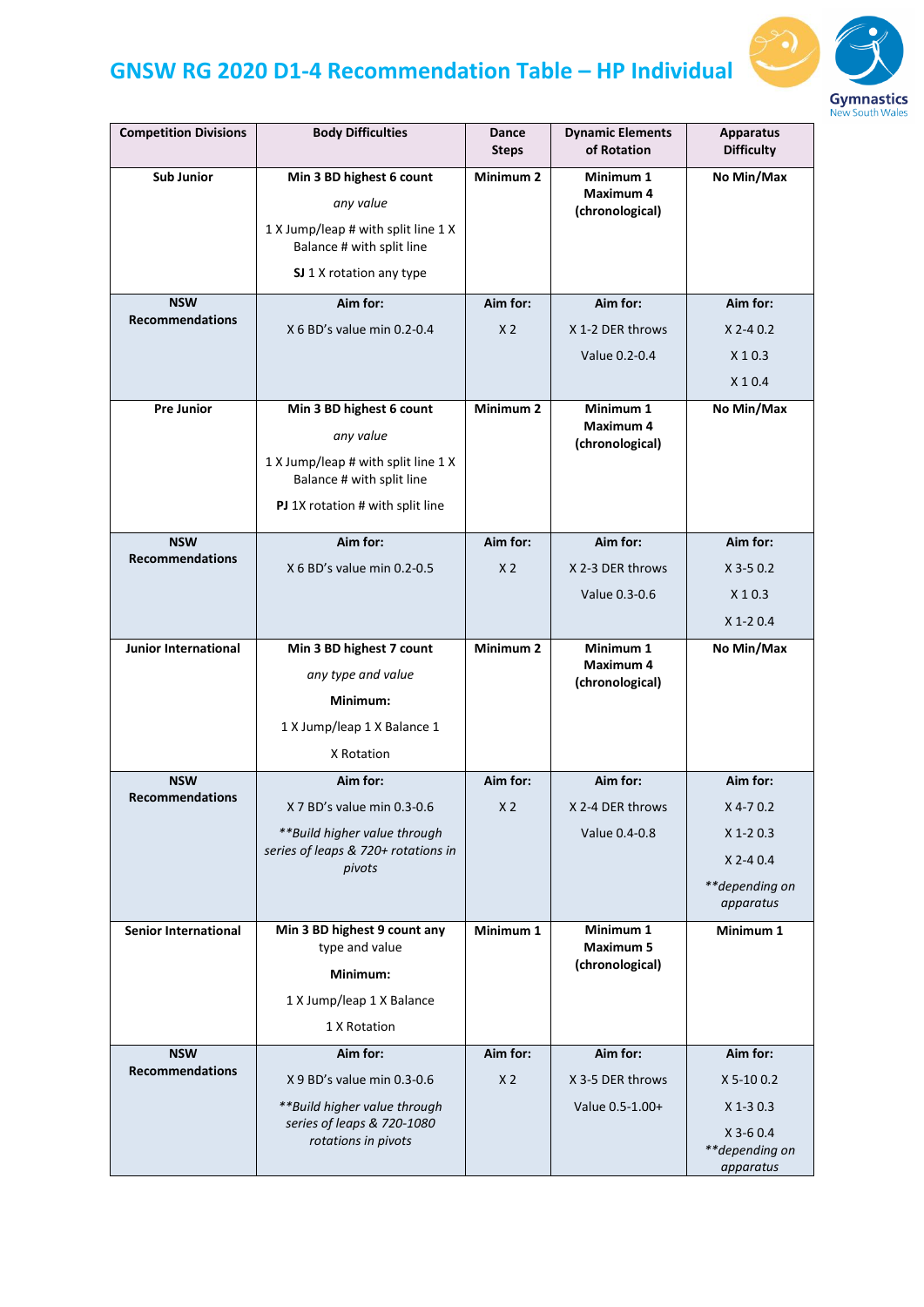## **GNSW RG 2020 D1-4 Recommendation Table – L5-10 Individual**



| <b>Competition Levels</b>            | <b>Body Difficulties</b>    | Dance<br><b>Steps</b> | <b>Dynamic Elements</b><br>of Rotation | <b>Apparatus</b><br><b>Difficulty</b> |
|--------------------------------------|-----------------------------|-----------------------|----------------------------------------|---------------------------------------|
| Level 5                              | Min 3 BD highest 4 count    | Minimum <sub>2</sub>  | <b>None Required</b>                   | Max 2                                 |
|                                      | any value between 0.1-0.4   |                       |                                        |                                       |
|                                      | Minimum:                    |                       |                                        |                                       |
|                                      | 1 X Jump/leap 1 X Balance 1 |                       |                                        |                                       |
|                                      | X Rotation                  |                       |                                        |                                       |
| <b>NSW</b>                           | Aim for:                    | Aim for:              | Aim for:                               | Aim for:                              |
| <b>Recommendations</b>               | X 4 BD's value min 0.2-0.4  | X <sub>2</sub>        | X 1-2 DER throws                       | X <sub>2</sub>                        |
|                                      |                             |                       | Value 0.2-0.4                          | between 0.2-0.4                       |
|                                      |                             |                       |                                        |                                       |
| Level 6                              | Min 3 BD highest 4 count    | Minimum <sub>2</sub>  | <b>None Required</b>                   | Max 2                                 |
|                                      | any value between 0.1-0.4   |                       |                                        |                                       |
|                                      | Minimum:                    |                       |                                        |                                       |
|                                      | 1 X Jump/leap 1 X Balance 1 |                       |                                        |                                       |
|                                      | X Rotation                  |                       |                                        |                                       |
| <b>NSW</b><br><b>Recommendations</b> | Aim for:                    | Aim for:              | Aim for:                               | Aim for:                              |
|                                      | X 4 BD's value min 0.2-0.4  | X <sub>2</sub>        | X 1-2 DER throws                       | X <sub>2</sub>                        |
|                                      |                             |                       | Value 0.2-0.4                          | between 0.2-0.4                       |
|                                      |                             |                       |                                        |                                       |
| Level 7                              | Min 3 BD highest 5 count    | Minimum <sub>2</sub>  | Minimum 1<br><b>Maximum 3</b>          | No Min/Max                            |
|                                      | any value between 0.1-0.6   |                       | (chronological)                        |                                       |
|                                      | Minimum:                    |                       |                                        |                                       |
|                                      | 1 X Jump/leap 1 X Balance 1 |                       |                                        |                                       |
|                                      | X Rotation                  |                       |                                        |                                       |
| <b>NSW</b><br><b>Recommendations</b> | Aim for:                    | Aim for:              | Aim for:                               | Aim for:                              |
|                                      | X 5 BD's value min 0.2-0.6  | X <sub>2</sub>        | X 2-3 DER throws                       | X 2-4 0.2                             |
|                                      |                             |                       | Value 0.3-0.7                          | X 1 0.3                               |
|                                      |                             |                       |                                        | X 1 0.4                               |
|                                      |                             |                       |                                        | **depending on<br>apparatus           |
| Level 8                              | Min 3 BD highest 5 count    | Minimum <sub>2</sub>  | Minimum 1                              | No Min/Max                            |
|                                      | any value between 0.1-0.6   |                       | <b>Maximum 3</b><br>(chronological)    |                                       |
|                                      | Minimum:                    |                       |                                        |                                       |
|                                      | 1 X Jump/leap 1 X Balance 1 |                       |                                        |                                       |
|                                      | X Rotation                  |                       |                                        |                                       |
| <b>NSW</b><br><b>Recommendations</b> | Aim for:                    | Aim for:              | Aim for:                               | Aim for:                              |
|                                      | X 5 BD's value min 0.2-0.6  | X <sub>2</sub>        | X 2-3 DER throws                       | $X$ 3-5 0.2                           |
|                                      |                             |                       | Value 0.4-0.8                          | $X$ 1 0.3                             |
|                                      |                             |                       |                                        | $X$ 1-2 0.4                           |
|                                      |                             |                       |                                        | **depending on<br>apparatus           |